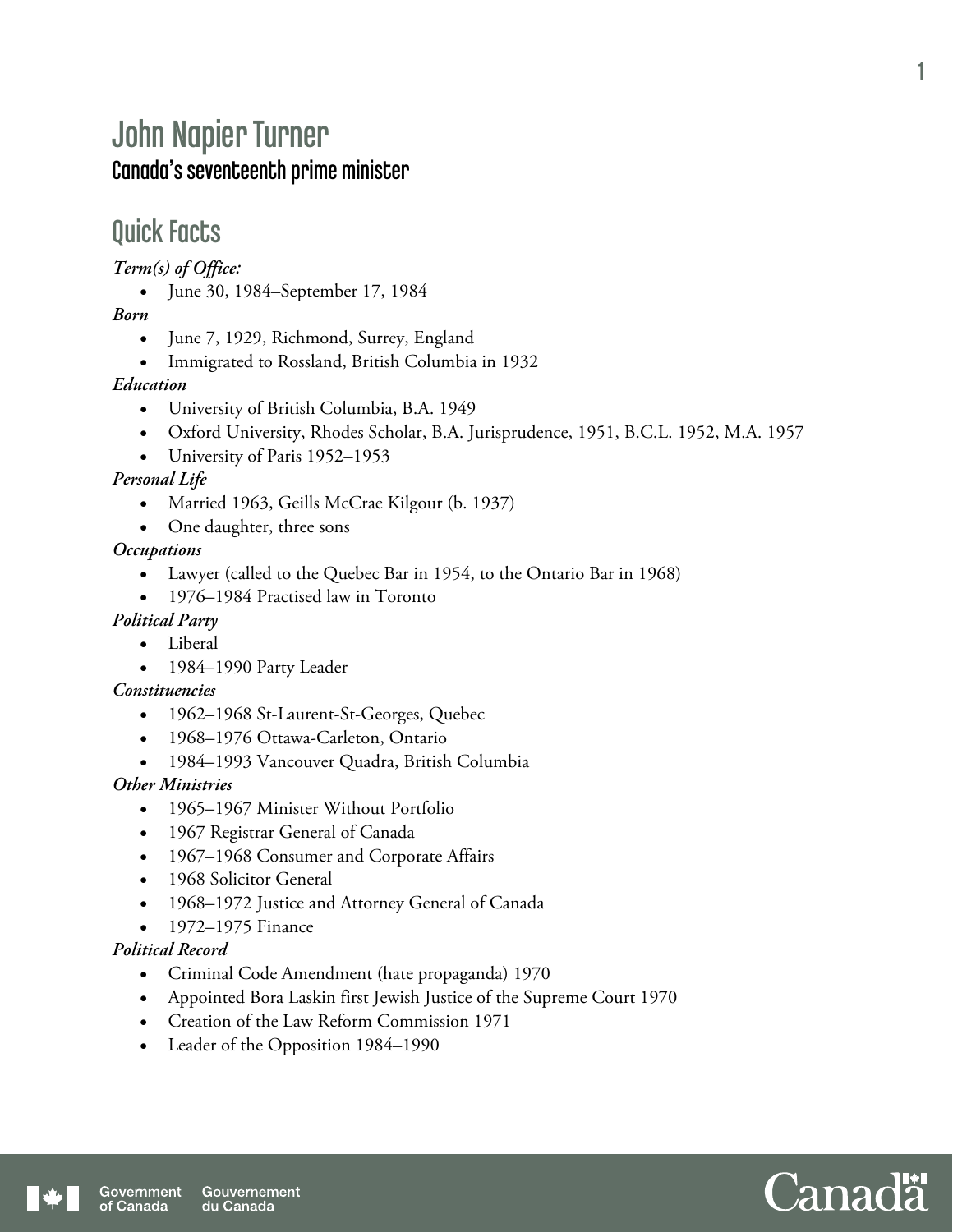# **Biography**

*Any country that is willing to surrender economic levers inevitably yields levers politically and surrenders a large chunk of its ability to remain a sovereign nation. I don't believe our future depends on our yielding those economic levers of sovereignty to become a junior partner in Fortress North America to the United States.*—John Turner, October 12, 1988

Not the words one would expect to hear from a former company director on the subject of free trade. But despite his many years in business, John Turner's vision of Canada went beyond mere dollars and cents. He understood the risks associated with free trade so he tried to convince Canadians not to vote for the Progressive Conservatives who supported the idea.

John Napier Turner was born in 1929 in Richmond, Surrey, just outside of London, England. Turner might have grown up British had his father not died when John was only three years old. Turner's mother, Phyllis, was Canadian, and she returned to her hometown of Rossland, British Columbia after her husband's death. The following year, she was offered a job with the Tariff Board in Ottawa. Phyllis Turner began her distinguished career as a civil servant and her children grew up in Ottawa.

Turner attended Ashbury College and St. Patrick's before his mother married Frank Mackenzie Ross, a wealthy Vancouver businessman. The family moved west and Turner enrolled at the University of British Columbia. He studied political science, economics and English, and excelled in track and field. When he graduated in 1949, he won a Rhodes Scholarship, so he studied law at Oxford. Turner then went to Paris to work on a doctorate at the University of Paris. In 1953, he came back to Vancouver to study for the Canadian bar. Turner moved to Montréal to join the law firm of Stikeman and Elliott. He was called to the Quebec Bar in 1954.

Turner was lured into politics by Liberal Cabinet minister C.D. Howe. In 1957, Howe asked him to help in the election campaign. Three years later, Turner was invited to speak at a Liberal conference in Kingston. More contacts with the party ensued, and in 1962, Turner was persuaded to seek nomination in the riding St-Laurent-St-Georges. He was nominated as a candidate and won the election in June.

Once in Ottawa, Turner joined a group of vocal young Liberals advocating reforms in party policy. The media dubbed these outspoken backbenchers "The Young Turks." Despite his rebel stance, Turner joined Prime Minister Lester Pearson's Cabinet in 1965 as Minister without Portfolio. By 1967, he was Minister of the newly created portfolio of Consumer and Corporate Affairs.

When Pearson resigned in 1968, Turner entered the leadership race, but lost to Pierre Trudeau. In the newly returned government, he was made Minister of Justice. During his four years at this post, Turner reorganized and updated the department. He abandoned the long tradition of party patronage in the appointment of judges, oversaw a number of Criminal Code reforms, set up the

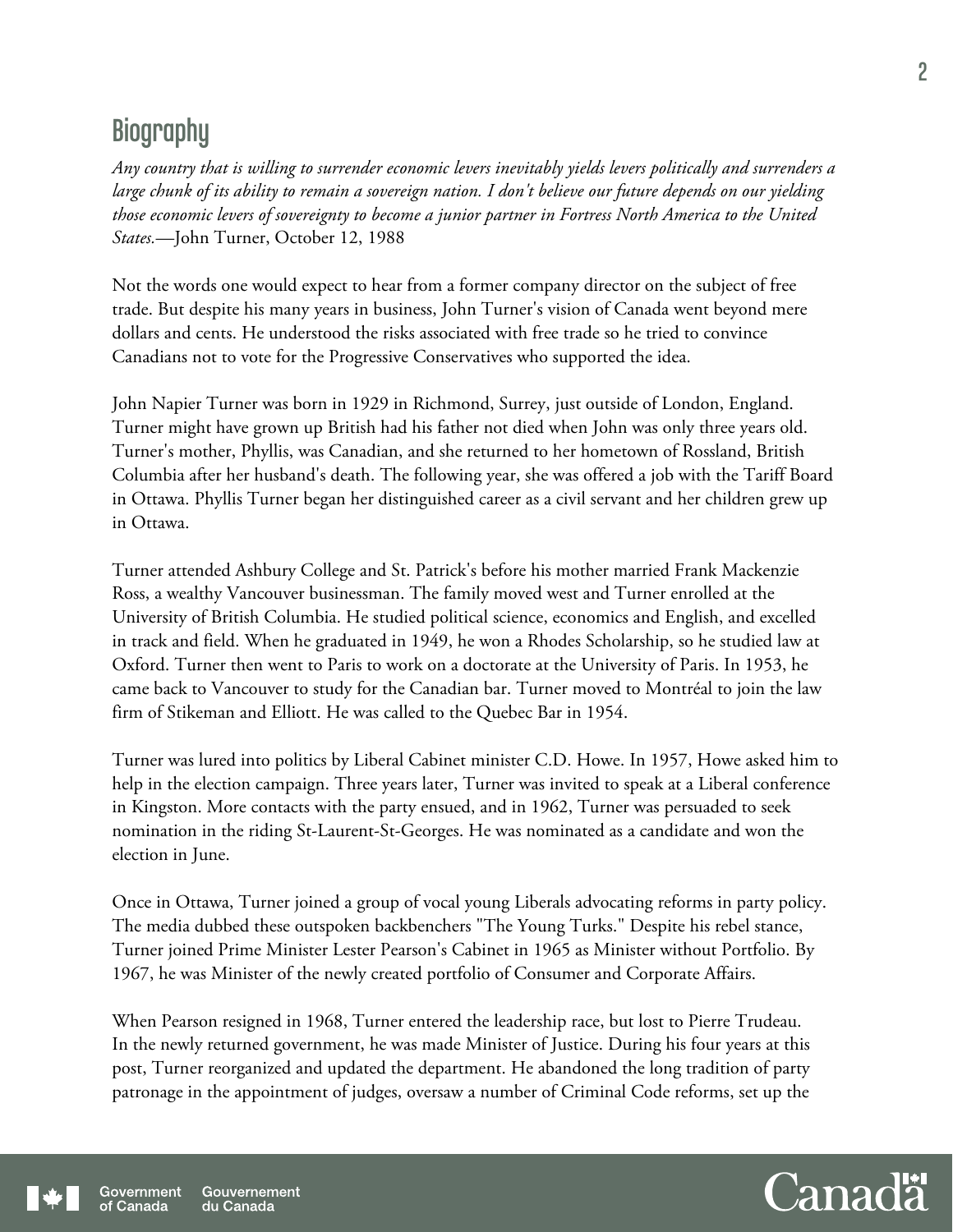Law Reform Commission and directed the department under the War Measures Act invoked during the Front de libération du Québec (FLQ) crisis.

In 1972, he became Minister of Finance. Because of the Liberal minority government, the budgets he introduced had to be acceptable to at least one of the Opposition parties. He succeeded in 1973, but the following year, his budget was voted down by the New Democratic party and an election called. Turner continued as Minister of Finance after the 1974 election, a position he was beginning to like less and less. Seeing no other alternatives in Cabinet, he resigned as Finance Minister in 1975 and left politics the following year. He returned to law, joining the Toronto firm of McMillan Binch. When Trudeau resigned from politics in the wake of the Liberal election defeat in 1979, Turner had no interest in running for leader. The Conservatives were soon defeated in the House of Commons and Trudeau was asked to resume party leadership.

When Trudeau ultimately retired in 1984, many Liberals considered Turner a natural successor. With strong support in the party, he was elected leader and therefore prime minister. However, Turner inherited serious problems; Trudeau's departure left a vacuum in Liberal policy and after almost 16 years of governing had disillusioned the electorate. Turner gambled on his new popularity as leader and called an early election. But the party was exhausted and disorganized after the convention, and although Turner attempted to disassociate himself from Trudeau's policies, they both made patronage appointments that offended voters. The Liberals suffered a severe defeat in the 1984 election.

Rebuilding the party was a difficult process, although Turner took advantage of the numerous scandals and difficulties plaguing the Conservatives. His finest moment as Leader of the Opposition came in the 1988 election campaign with his condemnation of the Free Trade Agreement. Unfortunately, his efforts failed to topple the Conservatives. After two electoral defeats, Turner resigned from politics in 1990 and took up his legal career once again.

# **Anecdote**

## A future prime minister rescues a former prime minister

The winter of 1965: a young Liberal member of Parliament (MP) and his wife are vacationing in Barbados. Staying at the same hotel is a venerable Progressive Conservative politician who is leader of the Opposition and a former prime minister of Canada. While on the beach one morning, the MP's wife notices that the Opposition leader has gone out for a swim, but appears to be in trouble. The surf is rough that day; there is a strong undertow and the elderly leader is not a strong swimmer. She anxiously alerts her husband to the situation.

The young MP was a competitive swimmer in his university days and without hesitation, he plunges into the surf. Grasping the leader in a life-saving hold, he struggles against the undertow and finally